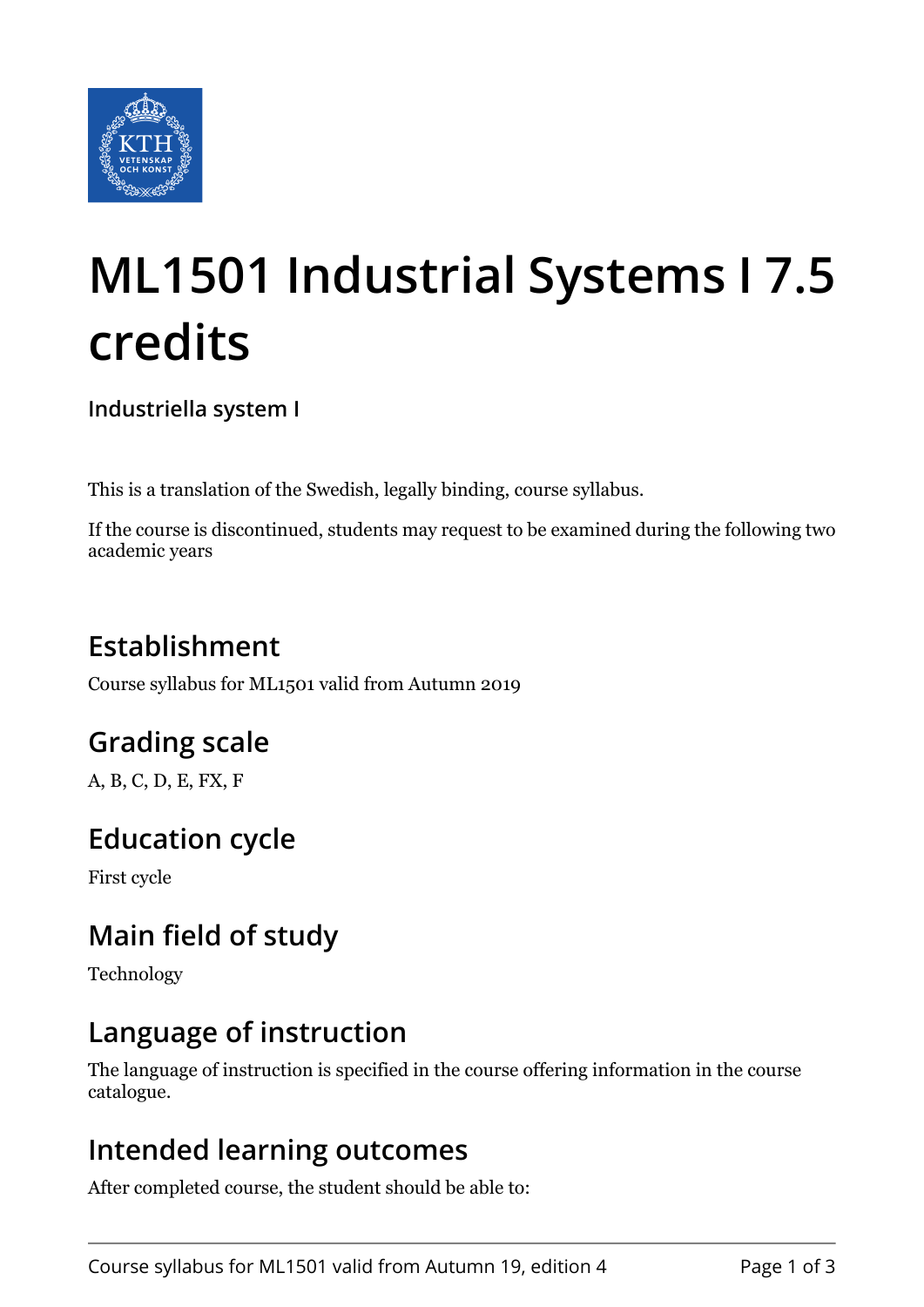• define and account for system theory, system structure and group dynamics, while also understanding the central concepts and models

• show skills within system dynamics through application of systems perspective within production systems with respect to different aspects of sustainability (economical, environmental and work-related)

- account for the life-cycle of a system
- carry out a simple life-cycle analysis (LCA) with regard to sustainability
- create process models with IT tools
- apply tools for simpler analyses of work processes
- apply various methods and tools for the simulation and modeling of systems and processes
- explain the central processes in software engineering and design (systems engineering)

explain the importance of communication in software engineering and give examples of engineering processes that promote communication, learning and systems view

#### **Course contents**

Lectures and seminars:

- Systems theory and system dynamics
- Simulation and modelling
- Life-cycle stages and life-cycle analysis
- Guest lectures and overview of cases from the industry on improvement work and software engineering
- Tools, methods and models for process modelling of work processes, workflows and socio-technical systems
- Project with system simulation with computer tools such as STELLA.

# **Specific prerequisites**

## **Examination**

- INL1 Assignments, 1.5 credits, grading scale: P, F
- PRO1 Project, 2.5 credits, grading scale: A, B, C, D, E, FX, F
- TEN1 Written examination, 2.0 credits, grading scale: A, B, C, D, E, FX, F
- ÖVN1 Exercises, 1.5 credits, grading scale: P, F

Based on recommendation from KTH's coordinator for disabilities, the examiner will decide how to adapt an examination for students with documented disability.

The examiner may apply another examination format when re-examining individual students.

## **Ethical approach**

• All members of a group are responsible for the group's work.